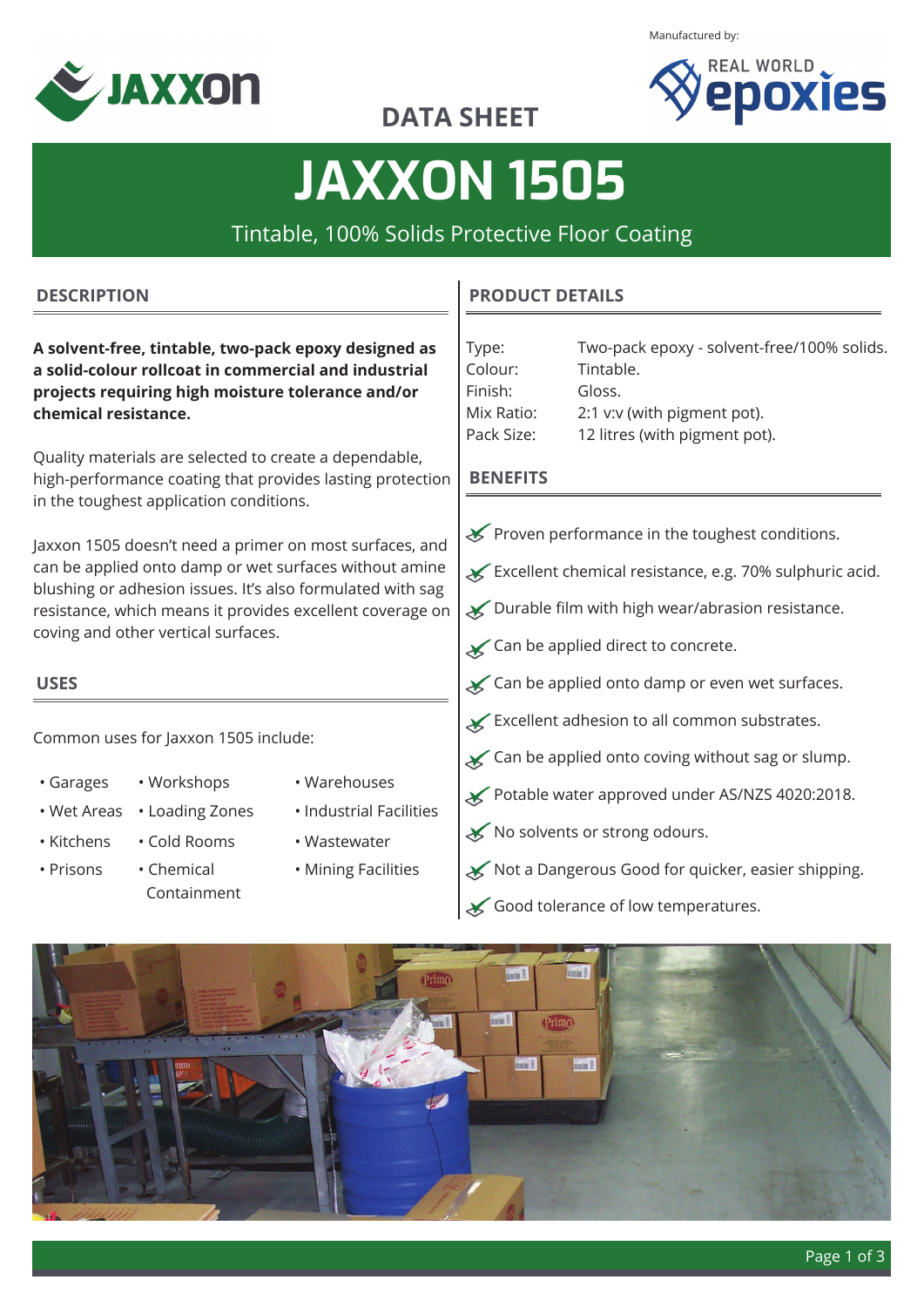### **JAXXON 1505**

#### **PROPERTIES**

| <b>Adhesion</b><br><b>ASTM D451/ISO 4624</b>    | Concrete - substrate failure in<br>dry and wet                             |
|-------------------------------------------------|----------------------------------------------------------------------------|
| <b>Hardness</b><br><b>ASTM D-2280</b>           | 70-75 Shore D                                                              |
| <b>Abrasion</b><br><b>CS 17/1kg/1000 cycles</b> | 68mg/1000 cycles                                                           |
| <b>Potable Water</b><br>AS/NZS 4020:2018        | Passed all criteria at a min.<br>exposure of 7500mm <sup>2</sup> per litre |

#### **CHEMICAL RESISTANCE**

10% Acetic Acid Bleach Ethanol Toluene Skydrol Deionized Water 50% Sodium Hydroxide 70% Sulphuric Acid Xylene Hydrocarbons/Fuels/Oils 10% Lactic Acid

Staining may occur when exposed to aggressive chemicals. Good housekeeping practices, including dilution and spillage clean up, will minimise chemical damage. For full immersion performance, contact supplier.

#### **COVERAGE**

The actual coverage achieved by Jaxxon 1505 will depend on the substrate characteristics and condition.

The theoretical yield for a 200-micron film (typical thickness) are:

#### **12 litre kit @ 5m2 /L = 60m2**



#### **CURING TIMES**

|                                                                                                                                                                                                                                             | Pot Life<br>Set (touch) - 6 hours<br>Set (hard) - 12 hours<br>Re-coat (min.) - 12 hours<br>Re-coat (max.) - 36 hours<br><b>Full Cure</b>                             | Time (@ 25°C)<br>- 25 minutes<br>- 7 days                                                                                                                                                            |  |  |
|---------------------------------------------------------------------------------------------------------------------------------------------------------------------------------------------------------------------------------------------|----------------------------------------------------------------------------------------------------------------------------------------------------------------------|------------------------------------------------------------------------------------------------------------------------------------------------------------------------------------------------------|--|--|
| - Approximate time frames for full kit @ 25°C.<br>- Pot life will shorten for larger mixes.<br>- Curing times will decrease with increasing temperature<br>(+10°C will halve curing times, -10°C will double them).<br><b>PRODUCT NOTES</b> |                                                                                                                                                                      |                                                                                                                                                                                                      |  |  |
|                                                                                                                                                                                                                                             |                                                                                                                                                                      | Jaxxon 1505 should not be used in applications<br>requiring resistance to rapid changes in temperature<br>during service and/or cleaning (i.e. thermal shock).                                       |  |  |
|                                                                                                                                                                                                                                             | Application onto highly porous concrete may lead to<br>colour and gloss inconsistencies. If required, the<br>concrete should be primed first with a suitable primer. |                                                                                                                                                                                                      |  |  |
|                                                                                                                                                                                                                                             |                                                                                                                                                                      | Jaxxon 1505 has good sag resistance, which makes it<br>possible to apply onto vertical surfaces such as<br>coving. High film builds and temperatures can should<br>be considered before application. |  |  |
|                                                                                                                                                                                                                                             |                                                                                                                                                                      | Consistent with all epoxies, Jaxxon 1505 will tend to<br>discolour upon extended UV exposure. Over-coat with<br>Ezypoly (PU topcoat) if required.                                                    |  |  |

- Minor settling may be experienced in Part A over long periods of time without use. In such cases, mix separately and thoroughly before use.
- In cool conditions, the viscosity of Jaxxon 1505 will increase and may make application difficult. Part A can be slowly warmed with hot water to reduce viscosity before mixing if required. Do not use below 5°C.
- If more than one kit is mixed at a time, the product can reach dangerously high temperatures and experience a significantly reduced pot life.
- Clean up with MEK, acetone or methylated spirits.